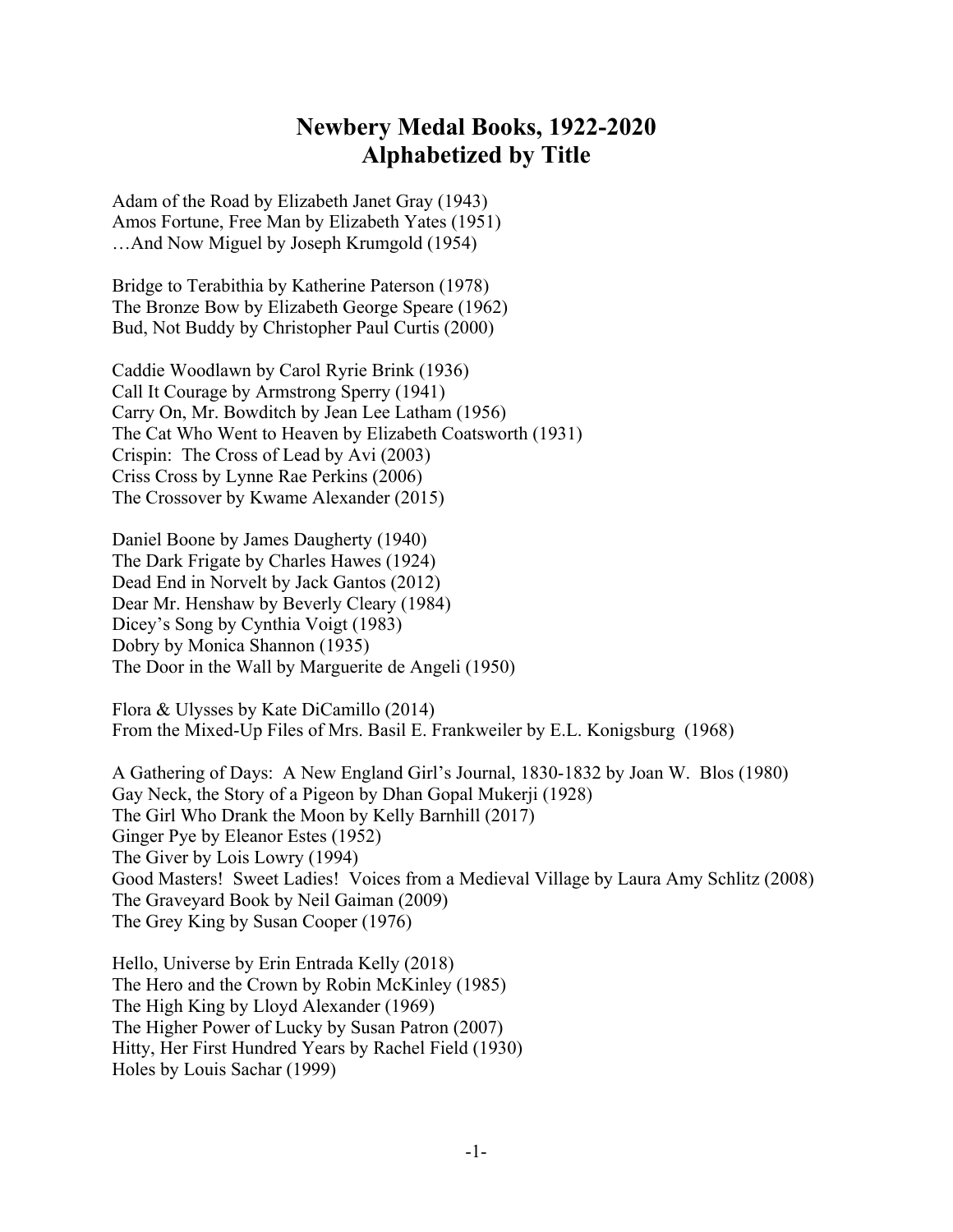I, Juan de Pareja by Elizabeth Borton de Trevino (1966) Invincible Louisa: The Story of the Author of Little Women by Cornelia Meigs (1934) Island of the Blue Dolphins by Scott O'Dell (1961) It's Like This Cat by Emily Neville (1964)

Jacob Have I Loved by Katherine Paterson (1981) Johnny Tremain by Esther Forbes (1944) Joyful Noise: Poems for Two Voices by Paul Fleischman (1989) Julie of the Wolves by Jean Craighead George (1973)

King of the Wind by Marguerite Henry (1949) Kira-Kira by Cynthia Kadohata (2005)

Last Stop on Market Street by Matt De la Peña (2016) Lincoln: A Photobiography by Russell Freedman (1988)

M.C. Higgins, the Great by Virginia Hamilton (1975) Maniac Magee by Jerry Spinelli (1991) The Matchlock Gun by Walter Edmonds (1942) Merci Suárez Changes Gears by Meg Medina (2019) The Midwife's Apprentice by Karen Cushman (1996) Miracles on Maple Hill by Virginia Sorensen (1957) Miss Hickory by Carolyn Sherwin Bailey (1947) Missing May by Cynthia Rylant (1993) Moon over Manifest by Clare Vanderpool (2011) Mrs. Frisby and the Rats of NIMH by Robert C. O'Brien (1972)

New Kid by Jerry Craft (2020) Number the Stars by Lois Lowry (1990)

The One and Only Ivan by Katherine Applegate (2013) Onion John by Joseph Krumgold (1960) Out of the Dust by Karen Hesse (1998)

Rabbit Hill by Robert Lawson (1945) Rifles for Watie by Harold Keith (1958) Roller Skates by Ruth Sawyer )1937) Roll of Thunder, Hear My Cry by Mildred D. Taylor (1977)

Sarah, Plain and Tall by Patricia MacLachlan (1986) Secret of the Andes by Ann Nolan Clark (1953) Shadow of a Bull by Maia Wojciechowska (1965) Shen of the Sea by Arthur Bowie Chrisman (1926) Shiloh by Phyllis Reynolds Naylor (1992) A Single Shard by Linda Sue Park (2002) The Slave Dancer by Paula Fox (1974) Smoky, the Cowhorse by Will James (1927) Sounder by William H. Armstrong (1970)